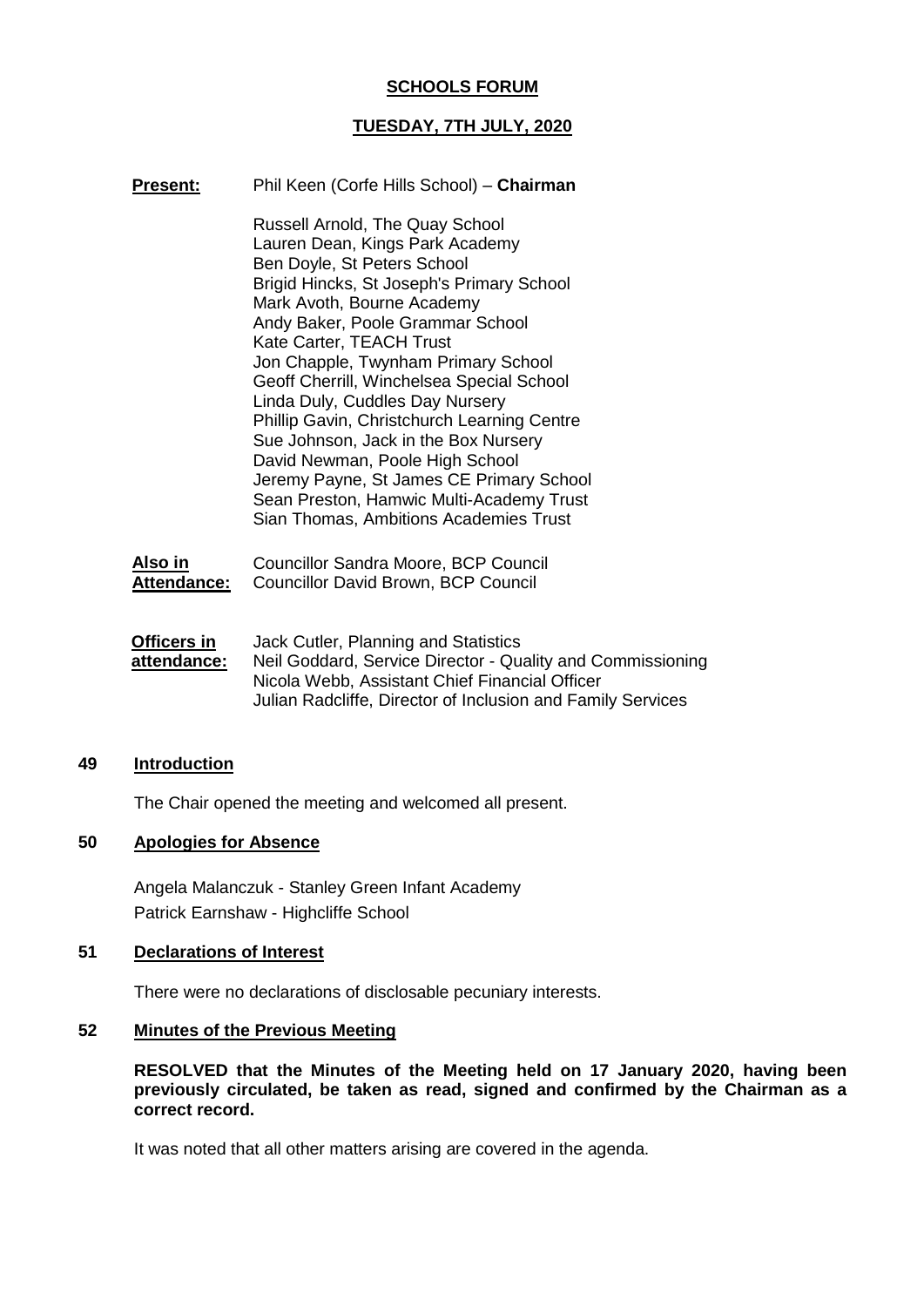# **53 Public Issues**

The Forum were advised that this is a new item and the addition is in line with other Democratic Services meeting procedures.

A notification had been received from Linwood School but this was dealt with separately as it was not a Schools Forum issue.

### **54 Dedicated Schools Grant Outturn 2019-20**

Nicola Webb, Assistant Chief Finance Officer, BCP Council, presented the report.

The following points were noted:

- The outturn for the last financial year was overspent but this was less than the figure projected.
- The High Needs Block was overspent by £1.9m but this was slightly mitigated by prior year adjustments and small underspends in other blocks.
- A funding gap of £6m has been identified for 2020/21, after the agreed £1m transfer of 0.5 percent from the Schools' Block.
- It was confirmed that the transfer from school's block funding was noted in the minutes of the last meeting under Proposal 3. £1.8m had been agreed but the Secretary of State limited this to the 0.5% of £1m.

## **RESOLVED that the report was noted.**

## **55 Looked After Children Pupil Premium Arrangements 2020-21**

Jeff Mason, Virtual School Head Teacher, is leading on this item. The report was presented by Luana Girling, Policy and Governance Officer. It was due to be presented at the Schools Forum in March. The following points were noted:

- The Policy has been changed to give more autonomy to schools,
- Schools advised that the allocation of £650 per term was not sufficient and more funding is needed in the Summer Term. A decision was made to allocate £2000 per child instead and schools are happy with this. Funding is allocated in 3 separate payments but schools can choose to spend all at once;
- The issue of schools with a higher number of LAC children having to provide more support was raised and it would be useful to be able to claim for this additional admin work. LG said that as there was surplus funding last year this may be possible and she would follow it up.
- The process for disseminating payments was raised and LG advised that payments are totalled up in December. It was suggested that schools should speak to the Virtual School Headteacher after Christmas about extra payments and all requests are considered.

#### **RESOLVED that the report was noted.**

#### **56 COVID response and funding**

Neil Goddard presented this item and the following points were noted:

 Early Years providers have continued to receive full funding throughout the lockdown period up to 1 June 2020. In addition, providers that remained open and admitted additional children received additional funding. Early Years providers have been able to furlough staff in line with the Coronavirus Job Retention Scheme and also apply to the local authority for a Discretionary Business Grant.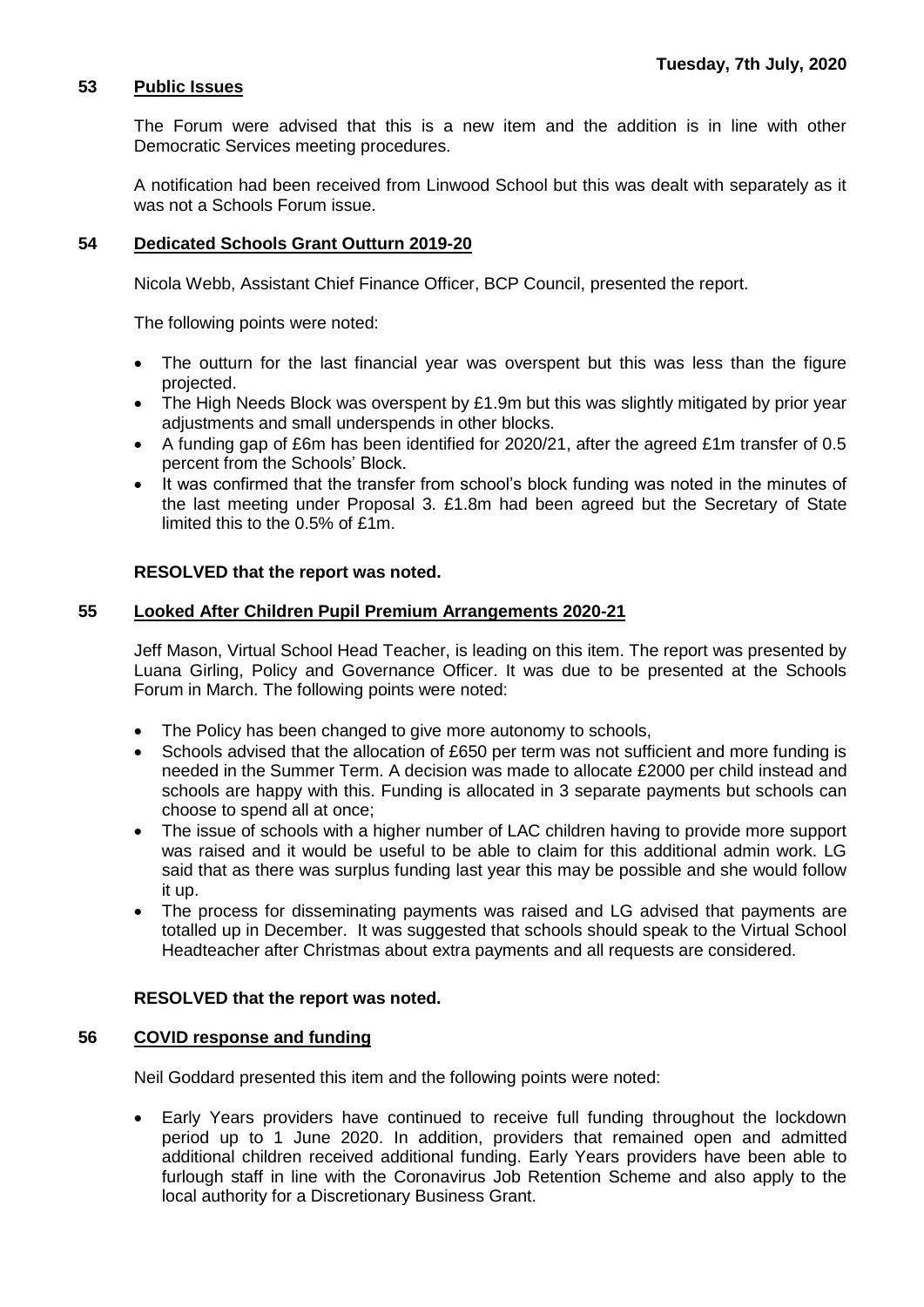- Schools have continued to receive full DSG funding throughout the lockdown period and from 1 June 2020. A financial support package was announced and all schools can claim against this for additional costs incurred as a direct result of the pandemic.
- Increases to DSG announced for 2021-22 are expected to continue. A further support package of £650m for schools, equivalent to approximately £80 per pupil, has also been announced but the timeframe or allocation mechanism for this is not yet known.
- A query regarding whether the amount per pupil is £80 or £91 was raised. JC to provide update once this is confirmed.

# **57 SEND Sufficiency Proposals - Update**

Report was presented by Neil Goddard. The following points were noted:

- This is a key item due to the overspend in the High Needs Block and the aim is to achieve a balanced budget next year. There is a High Needs Recovery Plan which Julian Radcliffe is leading on.
- Further to consultation with all BCP schools, proposals for additional capacity have been identified at a number of sites. The availability of local provision will save money and help to achieve a balanced budget. Information on these proposals was provided including estimated number of places, costs and timeframes for delivery. There are also practical issues to consider such as obtaining the building materials needed and a second lockdown could also affect timeframes.
- Basic Need Grant funding is being used to help fund these projects and only £0.9m remains unallocated. There will be no Basic Need funding next year.
- We are currently waiting for a Special Free School bidding round.
- It was confirmed that the location of the Secondary Satellite Provision will be in the Christchurch area at The Grange School but this is in the early stages. The issue of a lack of resources in the other side of the conurbation was raised but it is still cheaper for pupils to travel to Christchurch rather than go out of the area.
- An additional column in the table presented within the report annex to provide details on the needs of pupils was requested as well as a consultation to get the right pupils into the right places.
- There is an issue with Caseworkers not being aware of the spaces that are available. NG advised that a Sufficiency Strategy has been completed and this information will be shared in the Autumn. JR said he would look into the caseworker issue as he thought this had been resolved.
- There will be an increased need for Post 16-19 places and discussions will be required. Julia Coleman is currently arranging these.

# **58 Election of Chair for the 2020/21 Academic Year**

- A new Chair is needed as this will be the current Chair's last meeting. The Forum were advised that if a new Chair cannot be found today, an LA Officer can chair in the meantime or alternatively, between now and September a new Chair could be elected via email.
- Geoff Cherrill was proposed as the new Chair and this was seconded. The Forum were asked to vote on this proposal:

# **16 votes in favour and 0 votes against.**

 NG welcomed GC as the new Chair and thanked the departing Chair, on behalf of the Forum, for all his hard work.